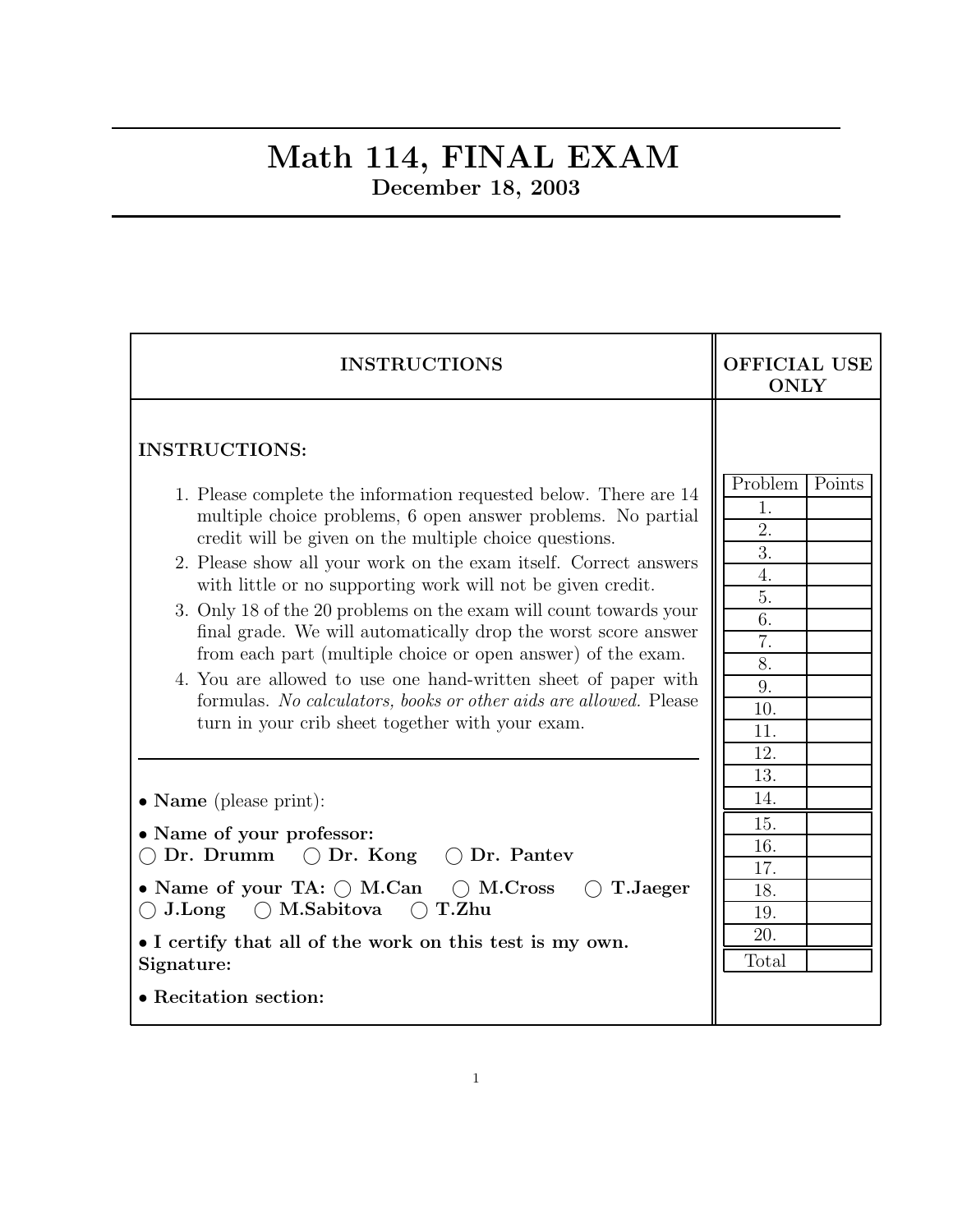## Part I: Multiple choice questions

1. What is the x-intercept of the line tangent to the curve  $x(t) = 3 + \cos(\pi t)$ ,  $y(t) = t^2 + t + 1$ when  $t = 1$ ?

(A) 3 (B) 2 (C) does not exist (D) 1 (E)  $\frac{2}{3}$ 3  $(F) \frac{5}{4}$ 4

| റ<br>Ζ. | Evaluate |
|---------|----------|
|         |          |

$$
\int_0^1 \int_{\sqrt{x}}^1 3e^{y^3} dy dx
$$

| (A) e    | (B) $e-1$  | (C) $e + 1$           |
|----------|------------|-----------------------|
| $(D)$ 3e | (E) $3e-2$ | (F) none of the above |

3. Which of these differential equations is exact as written?

$$
(I) (x + y2) dx + (2xy + y3) dy = 0
$$
  
\n
$$
(II) \left(x + \frac{1}{y}\right) dx + \left(y + \frac{1}{x}\right) dy = 0
$$
  
\n
$$
(III) \left(1 - \frac{y}{x2}\right) dx + \left(y + \frac{1}{x}\right) dy = 0
$$
  
\n(A) (I) only  
\n(B) (II) only  
\n(C) (III) only  
\n(D) (I) and (II) (E) (I) and (III) (F) (II) and (III)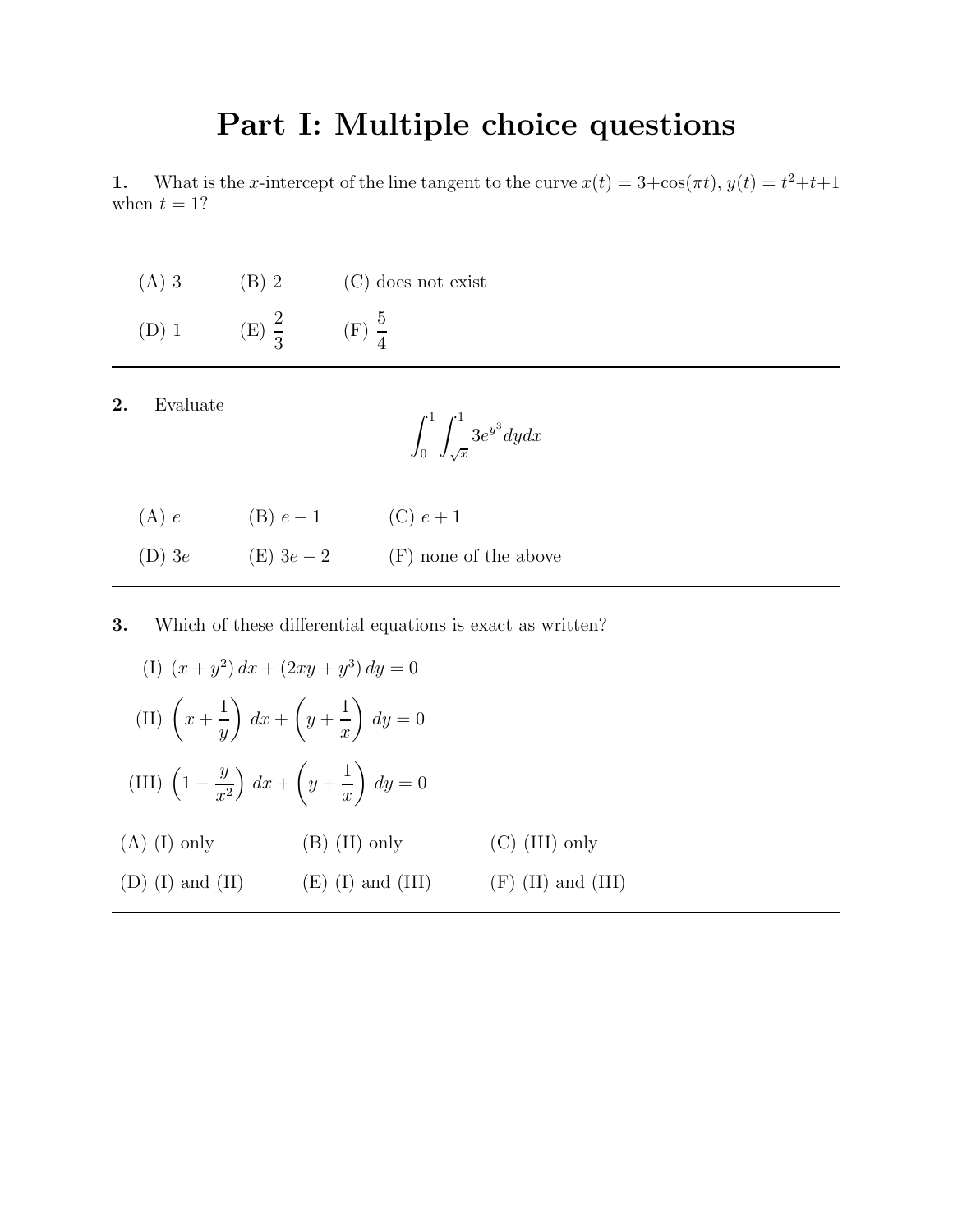4. Which of the sets described by the spherical coordinate inequalities are bounded?

(I)  $\rho = 1, \varphi <$ π 2 (II)  $\rho + \theta^2 < 1$ (III)  $\theta + \varphi^2 < \pi$ 

| $(A)$ (I) only     | $(B)$ (II) only     | $(C)$ (III) only     |
|--------------------|---------------------|----------------------|
| $(D)$ (I) and (II) | $(E)$ (I) and (III) | $(F)$ (II) and (III) |

5. The function  $y(x)$  satisfies  $y'' - 2y' + y = 0$ . The graph of  $y(x)$  passes through the origin and satisfies  $y'(0) = 1$ . What is  $y''(1)$ ?

| (A) e | $(B)$ 2e | $(C)$ 3e | $(D)$ 4e | $(E)$ 5e | $(F)$ 6e |
|-------|----------|----------|----------|----------|----------|
|-------|----------|----------|----------|----------|----------|

6. Find the cosine of the angle between the vectors  $2\hat{i} + 2\hat{j} + \hat{k}$  and  $2\hat{i} + \hat{j} - 2\hat{k}$ .

(A) 
$$
\frac{2}{9}
$$
 (B)  $\frac{1}{3}$  (C)  $\frac{4}{9}$  (D)  $\frac{5}{9}$  (E)  $\frac{2}{3}$  (F)  $\frac{4}{3}$ 

7. Find the area inside the curve  $r=\frac{2}{3}$  $\frac{1}{3}\cos(\theta)$ , –  $\pi$  $\frac{n}{2} \leq \theta \leq$  $\pi$ 2 .

(A) 
$$
\frac{4}{3}
$$
 \t(B)  $\frac{2\pi}{3}$  \t(C)  $\frac{1}{3\sqrt{3}}$  \t(D)  $\frac{2}{9}$  \t(E)  $\frac{1}{\sqrt{3}}$  \t(F)  $\frac{\pi}{9}$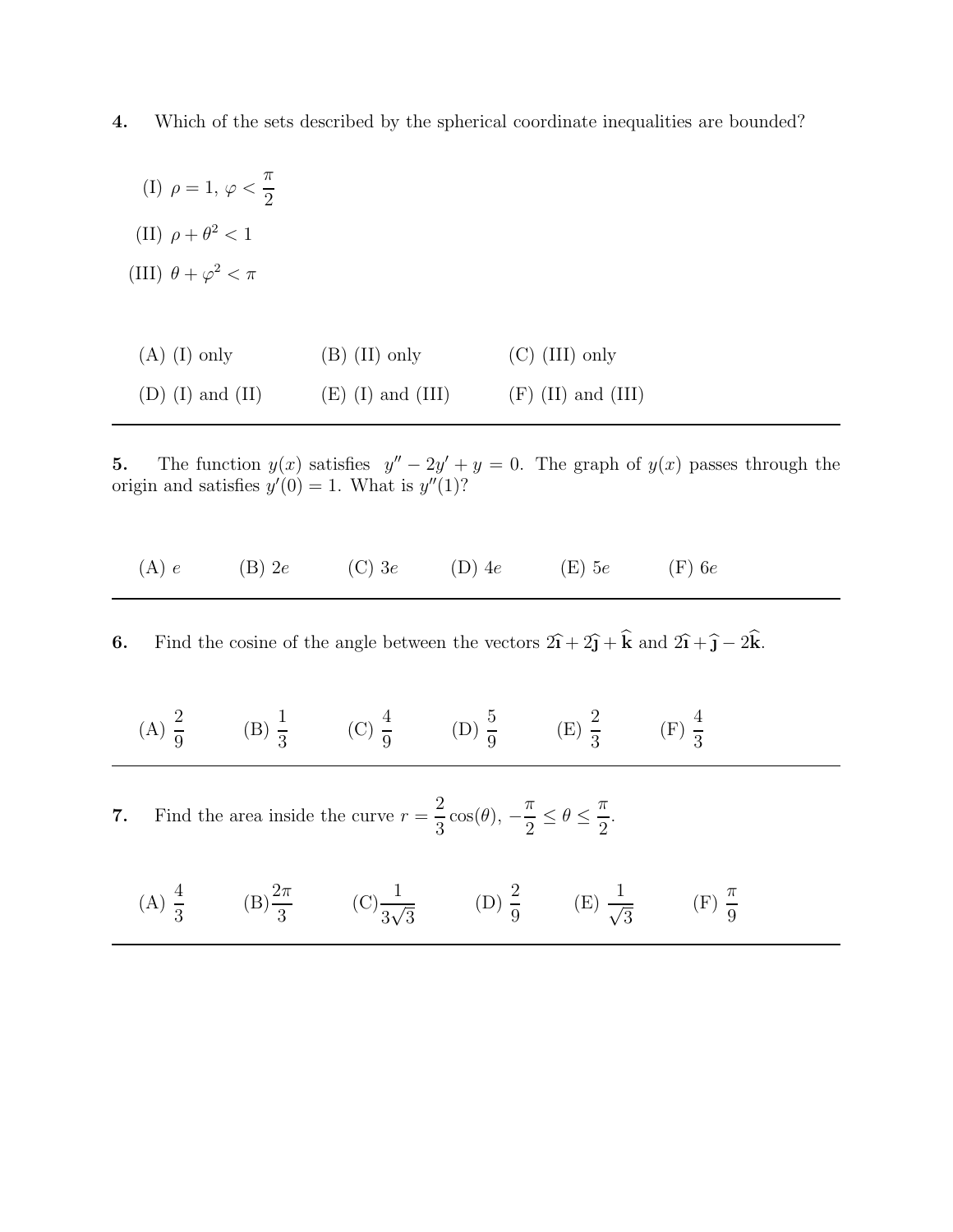**8.** Compute the product  $(1 + \sqrt{3}i)^6 (1 + i)^8$ .

| $(A) 2^6$ | $(B) 2^7$ | (C) $2^8$ | (D) $2^9$ | $(E) 2^{10}$ | $(F) 2^{11}$ |
|-----------|-----------|-----------|-----------|--------------|--------------|
|-----------|-----------|-----------|-----------|--------------|--------------|

9. Find the arclength of the parameterized path

$$
x(t) = \frac{t^2}{2}
$$

$$
y(t) = \frac{t^3}{3}
$$

for  $1\leq t\leq 3$ 

(A)  $\sqrt{10}$ 10 (B)  $\sqrt{10}$ 3 (C)  $\sqrt{10} + \sqrt{2}$ (D)  $\sqrt{10} - \sqrt{2}$ 3 (E)  $\frac{10\sqrt{10}-2\sqrt{2}}{2}$ 3 (F) none of the above

10. Use polar coordinates to evaluate the integral

$$
\int \int_D \sqrt{2 - x^2 - y^2} \, dxdy,
$$
  
where  $D = \{(x, y) | x^2 + y^2 \le 1, y \ge x\}.$ 

(A) 0   
 (B) -1   
 (C) 
$$
\pi(1 - 2\sqrt{2})
$$

(D) 
$$
\frac{\pi}{\sqrt{2}}
$$
 (E)  $\frac{\pi}{6}(8 - 2\sqrt{2})$  (F)  $\frac{\pi}{3}(2\sqrt{2} - 1)$ 

11. Use the linear approximation of the function  $e^{x \cos y}$  at  $(0,0)$  to estimate  $e^{(0.1)\cos(-0.2)}$ .

(A) 
$$
-0.1
$$
 (B)  $-0$  (C)  $0.1$  (D)  $0.3$  (E) 1 (F) 1.1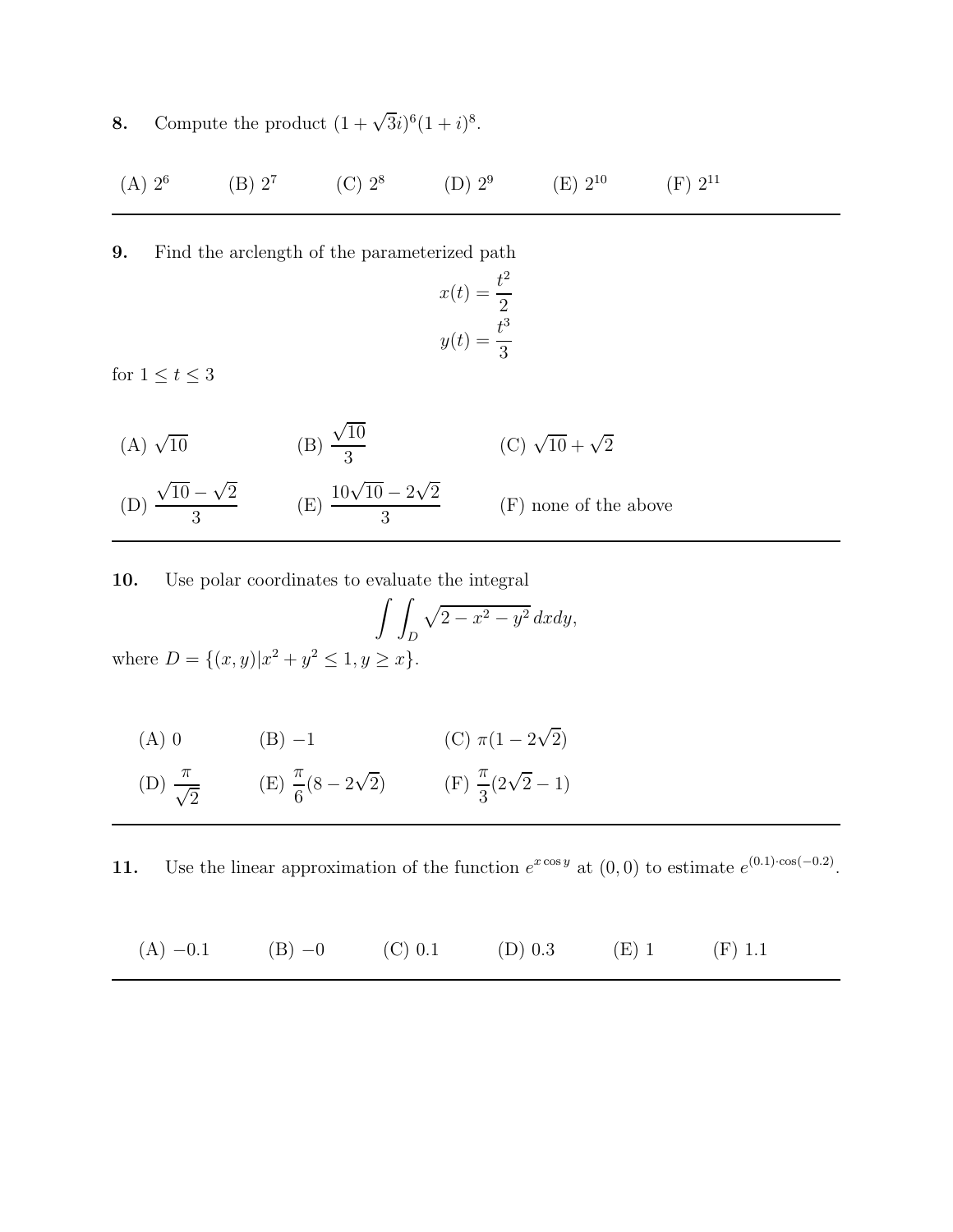**12.** The function  $f(x, y) = x^3 + 6xy - y^3$  has

- (A) two saddle points
- (B) one saddle point and one local maximum
- (C) one saddle point and one local minimum
- (D) one local maximum and one local minimum
- (E) two local maxima
- (F) none of the above

13. Find the point of intersection of the line  $x = 1 + 2t$ ,  $y = 3t$ ,  $z = t - 1$  and the plane tangent to  $x^2 + 2y = z^2$  at  $(2, 0, -2)$ .

 $(A)$   $(3, 3, 0)$  $0, -\frac{3}{2}$  $\frac{3}{2}, -\frac{3}{2}$  $\frac{3}{2}$  (C)  $(1, 0, -1)$ 

(D)  $(-1, -3, -2)$  (E)  $\left(\frac{1}{2}\right)$  $\frac{1}{2}, \frac{1}{6}$  $\frac{1}{6}, -\frac{1}{2}$  $\frac{1}{2}$  (F) (7, 9, 2)

14. Which of the following unit vectors is in the direction of fastest decrease of  $f(x, y, z) =$  $xe^{yz}$  at the point  $(1, 0, 1)$ ?

| $\frac{1}{\sqrt{5}}\hat{i}+\frac{1}{\sqrt{5}}\hat{j}$ | (B) $\frac{1}{\sqrt{2}}\hat{i} + \frac{1}{\sqrt{2}}\hat{j}$ | $\frac{1}{\sqrt{2}}$ – $\frac{1}{\sqrt{2}}$ |
|-------------------------------------------------------|-------------------------------------------------------------|---------------------------------------------|
| $rac{1}{\sqrt{5}}\hat{i} + \frac{2}{\sqrt{5}}\hat{j}$ | $-\frac{2}{\sqrt{5}}\hat{\mathbf{j}}$                       | $(F)$ none of the above                     |

PART II BEGINS ON THE NEXT PAGE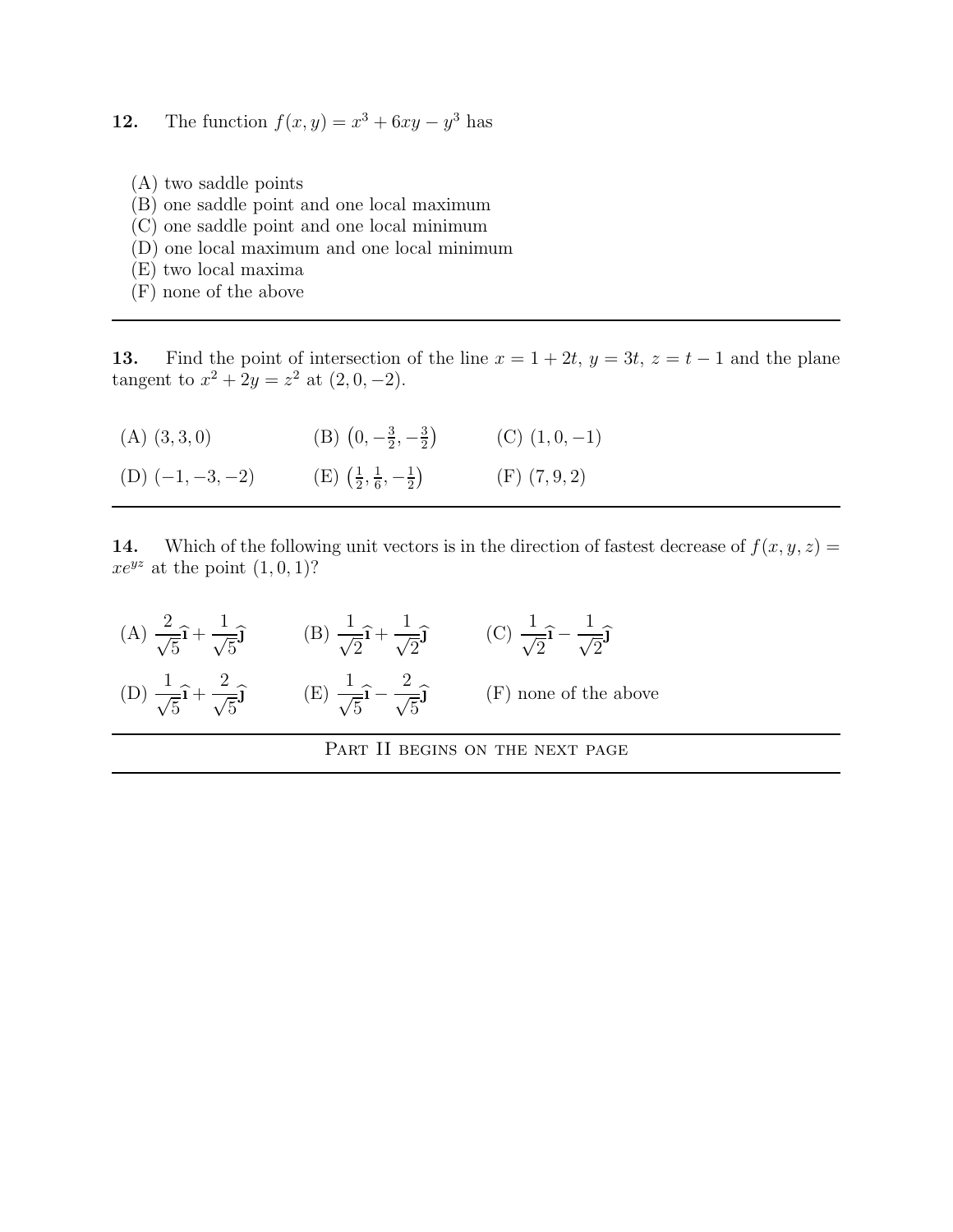## Part II: Open answer questions

15. True or false. Explain your reasoning.

- (a) The surface given in cylindrical coordinates by the equation  $r = \pi z \csc(\theta)$  is a plane.
- (b) The spherical equations  $\phi = \pi/3$ ,  $\theta = \pi/4$  describe a single ray.

**16.** Find the maximum of the function  $f(x, y) = x^2 - 2y^2$  on the set  $x^2 + 2y^2 \le 4$ .

17. Find the volume of the wedge shaped solid that lies above the xy-plane, below the plane  $z = x$  and within the cylinder  $x^2 + y^2 = 4$ .

18. Match the polar coordinate equations to their graphs, for  $0 \le \theta \le 2\pi$ ,  $-\infty < r < \infty$ . (Hint: it is easier to use the polar equations directly than to convert to Cartesian equations.) Enter your answers in the table below. Give a reason for each choice.

## Equations:

(i)  $r = 4 \cos(2\theta)$ (ii)  $r = 2 + \sin(\theta)$ (iii)  $r^2 = \sin(\theta)$ (iv)  $2r = 1 + 2\sin(\theta)$ 

Graphs:



Answers: